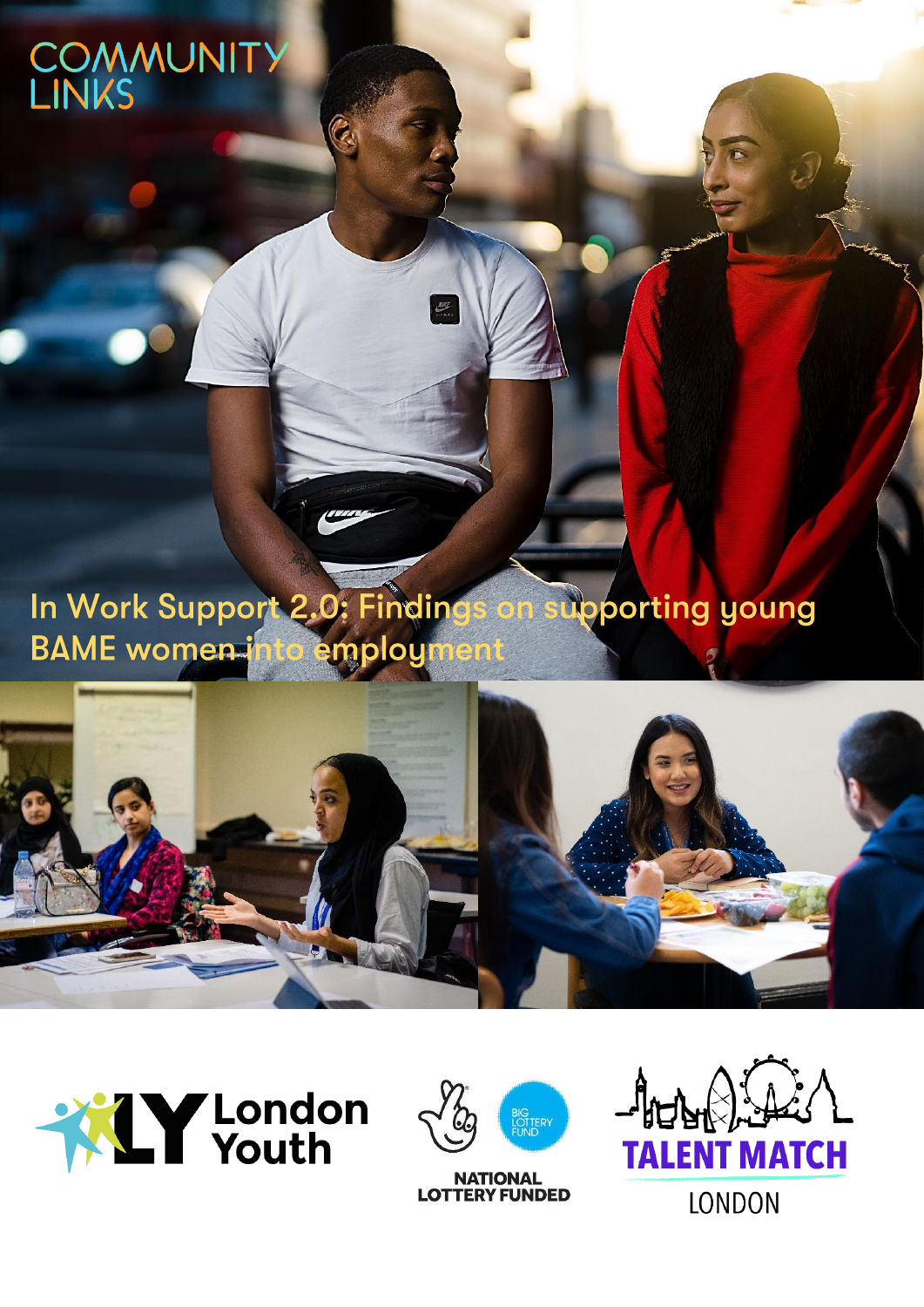### Talent Match In-Work Support 2.0: Developing Deep Value Relationships to Support Young BAME Women into Sustainable Employment

We are often told that a strong CV, good qualifications and the right experience can be the passport to a great job. But what about the soft skills, support and training opportunities that can help young people develop that job into a sustainable career? What additional barriers to achieving long-term, sustainable employment might be faced by traditionally marginalised groups? Recent research by the Institute for Public Policy Research (IPPR) has found that, whilst levels of technical qualification are improving for Pakistani and Bangladeshi women in the UK, many still face social and economic disengagement.<sup>1</sup> This is despite many organisations across sectors increasingly talking about the benefits of having a diverse workforce. With this in mind, Community Links has developed a pilot (in partnership with London Youth) to explore how young Black, Asian and Minority Ethnic (BAME) women can be supported to achieve sustainable employment.

Community Links has previously worked with London Youth as a delivery partner on the Talent Match London programme. Between 2014 and 2018, we supported over 400 young people in East London to help them find employment, education and training opportunities. Building on our experiences from Talent Match London, Community Links ran an In-Work Support (IWS) pilot between January and July 2018, and again between January and March 2019 to test how these pathways could be made more sustainable for young people. We went beyond traditional employability programmes by providing additional support to young people who found employment in the form of 1-1 guidance and support to take up training opportunities. As our IWS project was ending, we felt the need to dig deeper into some of the issues affecting young BAME women. Hence, we embarked on this short qualitative research project to answer the question "how do we support young BAME women into sustainable employment?".

Our pilot was focused around the principle of 'Deep Value', the idea that trusting relationships between service providers and service users can provide better results and, in the context of employability programmes, longer and more sustainable outcomes.<sup>2</sup> Throughout our IWS pilot and IWS 2.0 research project, we found that these relationships made young people feel more empowered and confident in their roles and enabled some to approach their employers about their training and development needs. Our research also explored the employers' perspective on how the IWS pilot benefitted their organisation and how they could increase their knowledge about the motivational factors for young people to stay in their role for longer.

### **1. Key findings and recommendations**

**.** 

Our key finding is that providing support in the form of advice and training beyond the initial six months does produce more sustainable employment outcomes for young BAME women. Our participants received additional training and were satisfied to obtain these qualifications through the programme, benefitting from motivational support to consider career progression from their advisors (this was not always forthcoming from their employers). We also gathered numerous insights from our participants, which we have summarised below. These considerations may be particularly useful for organisations looking to improve their employability programmes, employers hoping to sustain a more diverse workforce and young BAME women looking for a greater degree of career sustainability.

### **a) Findings for public / social sector employability programmes**

The collective knowledge and expertise gained through the IWS 2.0 pilot and our other employability programmes at Community Links demonstrates that a strong, trusting relationship between jobseekers and their advisors is key. This is doubly important in our work with young BAME women where we have found that the advisor's knowledge of the participant can help to navigate a wide range of complex technical, social and cultural barriers to sustainable employment. The process of identifying these barriers and supporting the development of soft skills (including confidence, trust and self-awareness) is crucial to helping young people become job ready.

<sup>2</sup> Community Links, *[Deep Value Assessment: How ongoing, participatory employability assessments could improve outcomes](https://s27436.pcdn.co/wp-content/uploads/DeepValueAssessment.pdf)  [for jobseekers](https://s27436.pcdn.co/wp-content/uploads/DeepValueAssessment.pdf)* (Community Links: London, 2014); David Robinson, ['The You & Me Principle',](http://shiftdesign.org.uk/the-you-and-me-principle/) London School of Economics, 12 March 2018.

<sup>&</sup>lt;sup>1</sup> Institute for Public Policy Research (IPPR), *Reaching out: Tackling disengagement among Pakistani and Bangladeshi women [in Britain](https://www.ippr.org/research/publications/reaching-out)* (IPPR: London, 2018).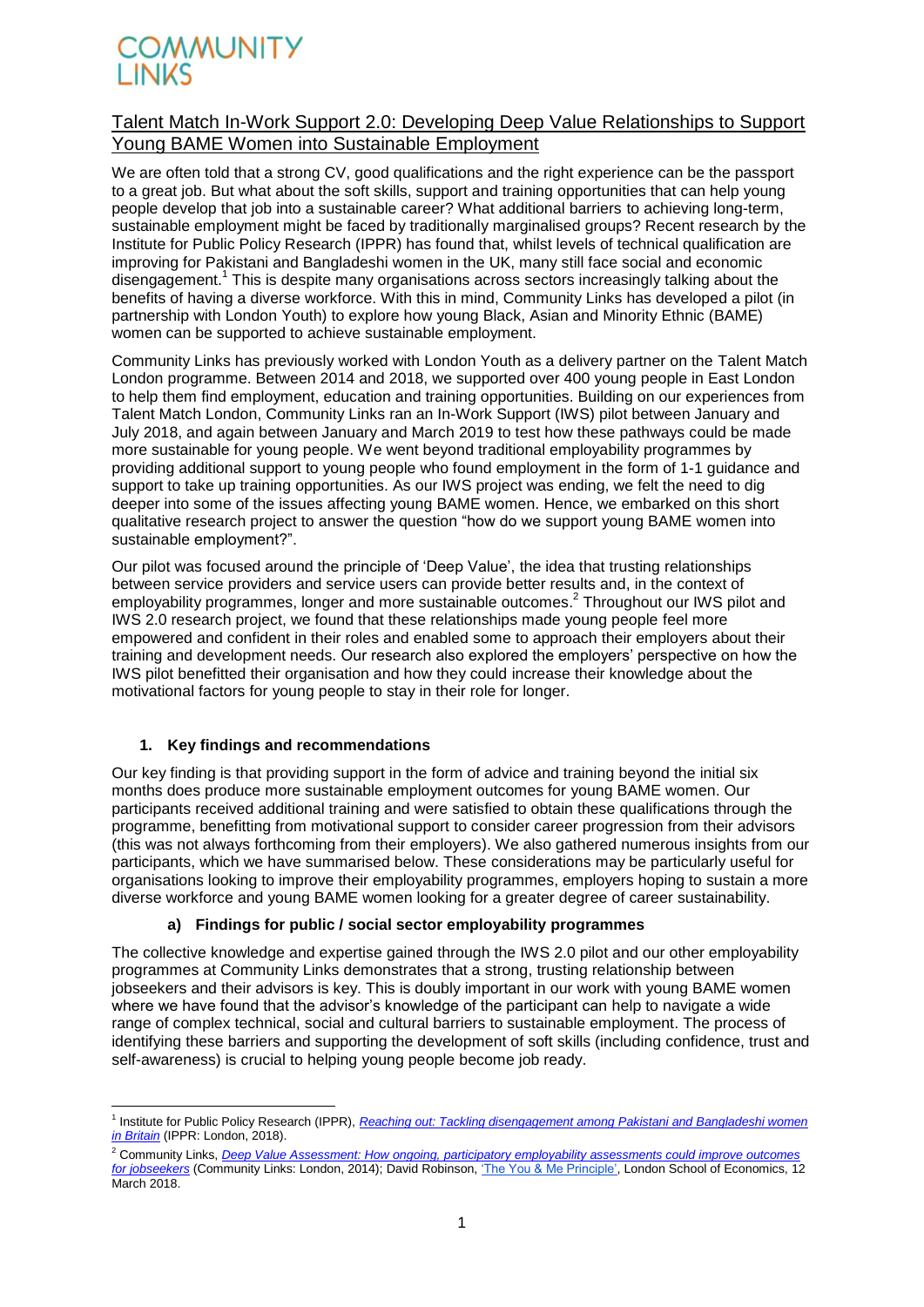- *"Before Talent Match, I was unemployed and I didn't know what to do. After being on the programme and with the support of my advisor, I am not only employed right now, but also have my own business as well."*
- *"My advisor has been amazing and reassuring with an incredible amount of knowledge to guide me. He had the perfect balance in reaching out and always empowering to go the extra mile. An opportunity that has truly made a difference to my life".*

We also found that good relationships between programme participants can improve their experiences. Whereas some advisors on the IWS pilot focused on their 1-1 relationships with participants, one advisor created a WhatsApp group to enable participants to speak with each other. This provided an additional layer of support from young people who were experiencing a similar journey and could provide useful tips and advice. This can prove to be particularly useful for young BAME women who may be from a different social background to their advisor and, as IPPR has suggested, may gain important trust and insights from developing their skills in informal settings within existing social networks.<sup>3</sup>

Throughout our research, we found that it was difficult to re-engage young people whom we had not been in contact with for several months. With time and extra work to explain the benefits of IWS, we managed to re-engage some of our cohort. However, this could have been avoided had we kept these young people engaged throughout, and we learned that it is important to maintain relationships even while they may be dormant, to ensure future engagement.

#### **Recommendations**

- Recognise and acknowledge that every participant has different barriers and needs to reduce those barriers. Therefore they can't be 'categorised'.
- Use initial group meetings and team-building activities to set expectations beforehand, and make the participants feel that you are there for them.
- Employability advisors should develop strong, trusting professional relationships with their programme participants. This is possible through regular 1-1 meetings, telephone contacts and ad hoc support via text messages. It can also be difficult to re-engage young people after a period of no engagement, so make sure to check in regularly!
- Work with participants to identify training needs. This may require some technical qualifications, digital skills work or ESOL classes (paying attention to the financial barriers which participants might have to accessing these courses). However, advisors should particularly focus on developing soft skills and building confidence.
- Enable the development of support networks between participants by creating a WhatsApp group and/or team-building activities.
- Identify role models to work with and provide inspiration to young BAME women. This can help to build confidence and motivate programme participants.
- Going the extra mile and providing support at crucial times can develop important trust with participants.
- Programme plans, budgets and evaluations should be designed to reflect the additional time necessary to develop strong relationships. However, it can sometimes be difficult to ascribe a time or financial cost to the most valuable interventions.

### **b) Findings for employers and recruiters**

Throughout our pilot we have worked closely with employers and have found that, whilst many recognise and talk about the benefits of having a diverse and inclusive workplace, some employers appear unsure about how to proactively encourage recruitment from diverse backgrounds. The employers we spoke with were keen to state that they recruited in a non-discriminatory way, assessing a candidate's skills and how they fit in a job, regardless of their gender, age or ethnicity. However, there was little evidence of any proactive recruitment policies or monitoring to support diversity. Furthermore, when asked about their impressions about BAME women, it appeared that

 3 IPPR, *Reaching Out*, p.12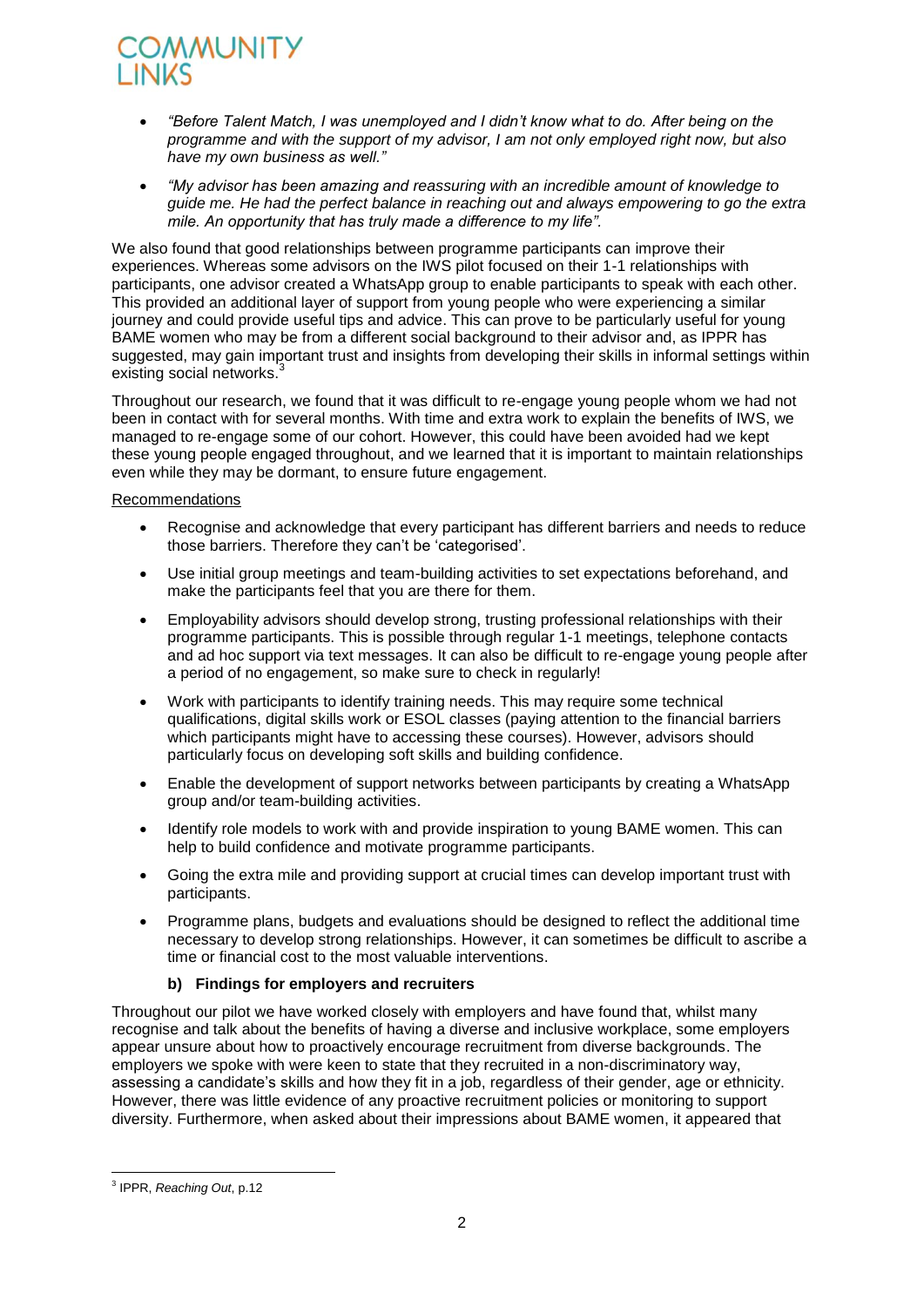many pervasive stereotypes about BAME women in the workplace remained. Both recruiters and employers felt that BAME women are more likely to:

- face cultural and domestic barriers to work
- be family-oriented
- question ability to go for the next step
- suffer from discrimination in and out the workplace
- stick together/cluster within their community

And some of the recruiters we spoke to feel BAME women are less likely to:

- be privately educated
- have peer/support role models
- have been through higher education/former qualification
- be supported towards working
- feel empowered and/or confident

Whilst some of these perceptions may be partially supported by existing available data, others may be problematic and reveal unconscious biases against employing BAME women. Our conversations on perceptions and stereotypes also revealed a discomfort in talking about ethnicity and diversity: while some employers mentioned they were comfortable, others mentioned feeling a bit awkward, surprised, confused, and worried to say something wrong which might possibly offend someone.

#### Recommendations

- It is crucial that employers and recruiters feel comfortable talking about diversity and inclusion and have the knowledge to be more proactive in developing a diverse workforce. To achieve this, further diversity awareness training is necessary.
- Employers and recruiters must also work hard to identify and tackle their own, oftenunconscious biases. This includes developing opportunities to dismantle stereotypes about BAME women in employment.
- Young BAME women may well have less formal experience than other candidates for a role, but can also bring a wealth of knowledge and perspectives from other experiences. To harness this and support an inclusive workplace, employers should think about how young BAME women can be better supported through recruitment processes and how their different experiences can be valued. Sometimes it is important to "take a risk" on the right candidate.
- Ensure that flexible work options are available for jobs at all levels.
- Recruiters should develop employability fairs where BAME women and employers can meet in order to find new opportunities and dispel stereotypes.
- All employers and recruiters who take diversity and inclusion seriously should collect data, set gender and ethnicity diversity targets and monitor their policies to understand how diverse their workforce really is and whether their recruitment is prone to any hidden, unconscious biases.

### **c) Findings for young people and BAME women**

Throughout our IWS 2.0 project and when evaluating our other employability programmes at Community Links, we have developed our knowledge of the social and cultural barriers to work faced by young BAME women, particularly those from a Pakistani and Bangladeshi background. We have held several focus group sessions to gather the opinions of those with lived experience of these issues, exploring how young BAME women see their careers developing and identifying opportunities for, and barriers to, progression.

In these sessions, our IWS participants highlighted:

 A need to develop a professional level of English language skills, particularly among those for whom English is a second language.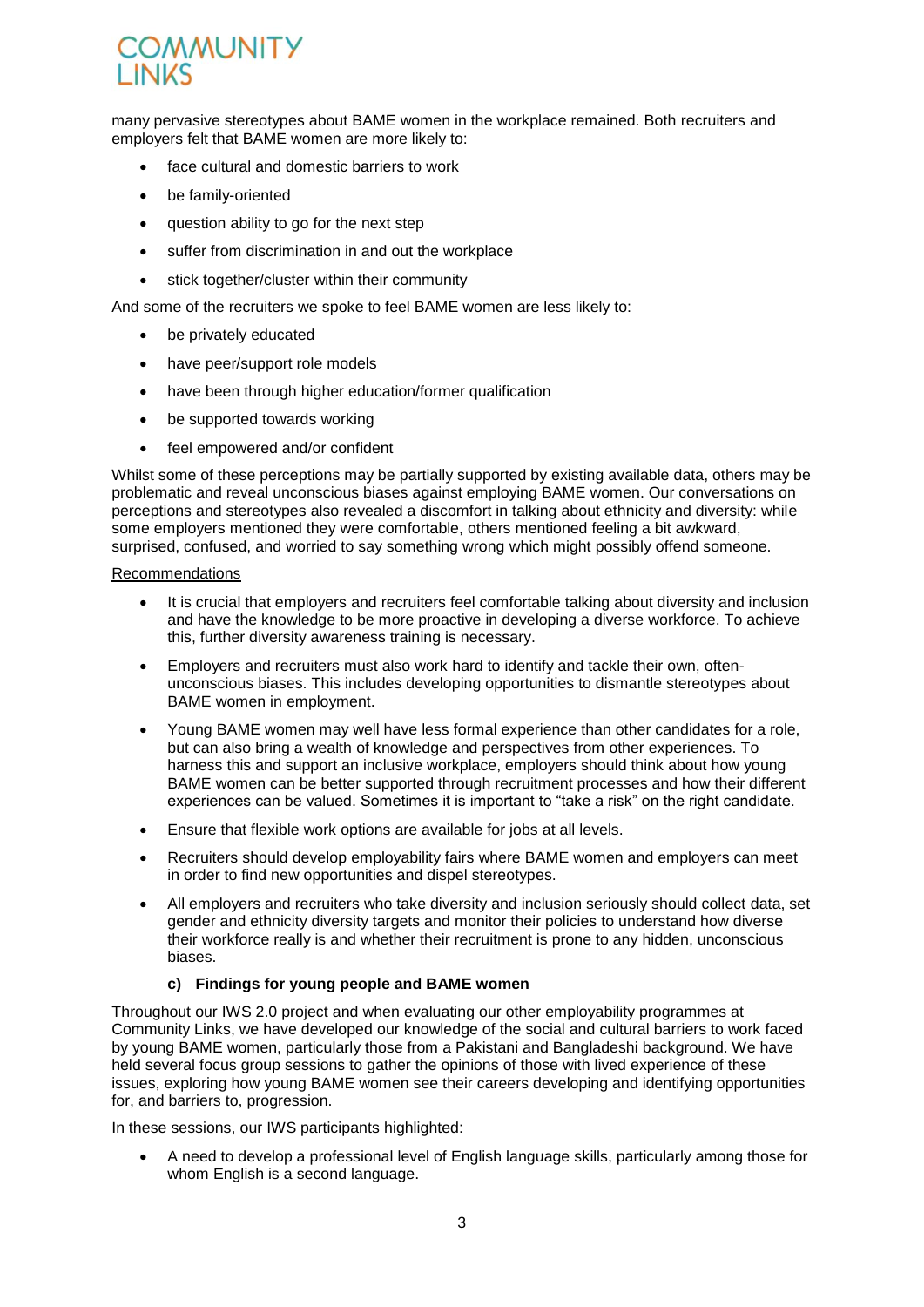- Many participants were not comfortable or confident enough to make their employer aware of specific training needs. And for those who did, there was often little support from their employer, or time and financial constraints which meant that participants felt unable to take up these opportunities.
- Some women have the necessary qualifications for their roles but wanted to develop leadership and management skills as they ultimately want to move into managerial roles. However, they were hesitant to explore this issue with their employers.
- Some of our participants also demonstrated an entrepreneurial attitude and were keen to be self-employed, but lacked the knowledge to formalise their business.
- Some participants feared failing at work, not being able to 'fit in' the work environment and/or being stereotyped by their employers (or even by their colleagues).
- Some of the young BAME women think there is a lack of understanding from employers towards their caring or other family obligations. Many expressed a belief that employers were unwilling to be flexible on working hours, but also felt unable to discuss this with their managers.

#### Recommendations

- For young BAME women who are facing multiple barriers to employment and/or progression, we recommend confidence-building and assertiveness training to enable them to raise important workplace issues with their employers.
- It is also important to consider a wide range of careers, even if it means breaking stereotypes of where young BAME women are expected to work. Researching different careers, learning opportunities and training online, with local employability services, at employability fairs and through public noticeboards / libraries is highly recommended.
- Young people should upskill themselves and seek opportunities to learn about being selfemployed. Training and information should also be provided by employability services covering information such as how to register a company and get a VAT number.
- Young BAME women seeking to improve their English are likely to benefit from learning in more informal settings, as suggested by IPPR, and should consider working with their social networks to organising such sessions themselves. Young BAME women should feel empowered to learn from women of their own background, but also to expand their social networks and meet new people in conversation clubs and ESOL classes.

### **2. Case studies**

- a) The first participant we interviewed is a young, BAME, Muslim woman who is a football coach at the West Ham Foundation and is studying for a degree in sport science. She also wants to motivate other young BAME women to join her profession, as it is not a very diverse field. Having previously been on the Talent Match London programme, she told us that she has really benefitted from the support and is really enjoying her new role as she always wanted to be a sports coach. Although known to the advisors as being a bit shy and quiet, she has a passion to innovate the football industry and make it more inclusive. We also spoke to her employer who supports her development by giving her the opportunity to upskill and who recognises the benefits of having a diverse workforce.
- b) The second participant we have spoken to is a young, BAME, female who works as a science teacher at a girl's school in Newham. She mentioned that she really enjoys her job and said: "I like the fact that I get to work with young women every day, get to inspire them, motivate them, teach them and see that lightbulb moment". When we asked her how IWS helped her, she said: "The IWS was enough to push me in the right direction. The relationship with my advisor was simple and there wasn't much that I needed as the phone conversation and sit down was enough to motivate and challenge me". The Talent Match London advisors felt that, unlike some young people, she knew what she wanted to do but needed that re-assurance from her advisor while applying for the. Her employer told us that, "Diversity is really important, especially for us being a school in Newham which already has a large representation of different backgrounds".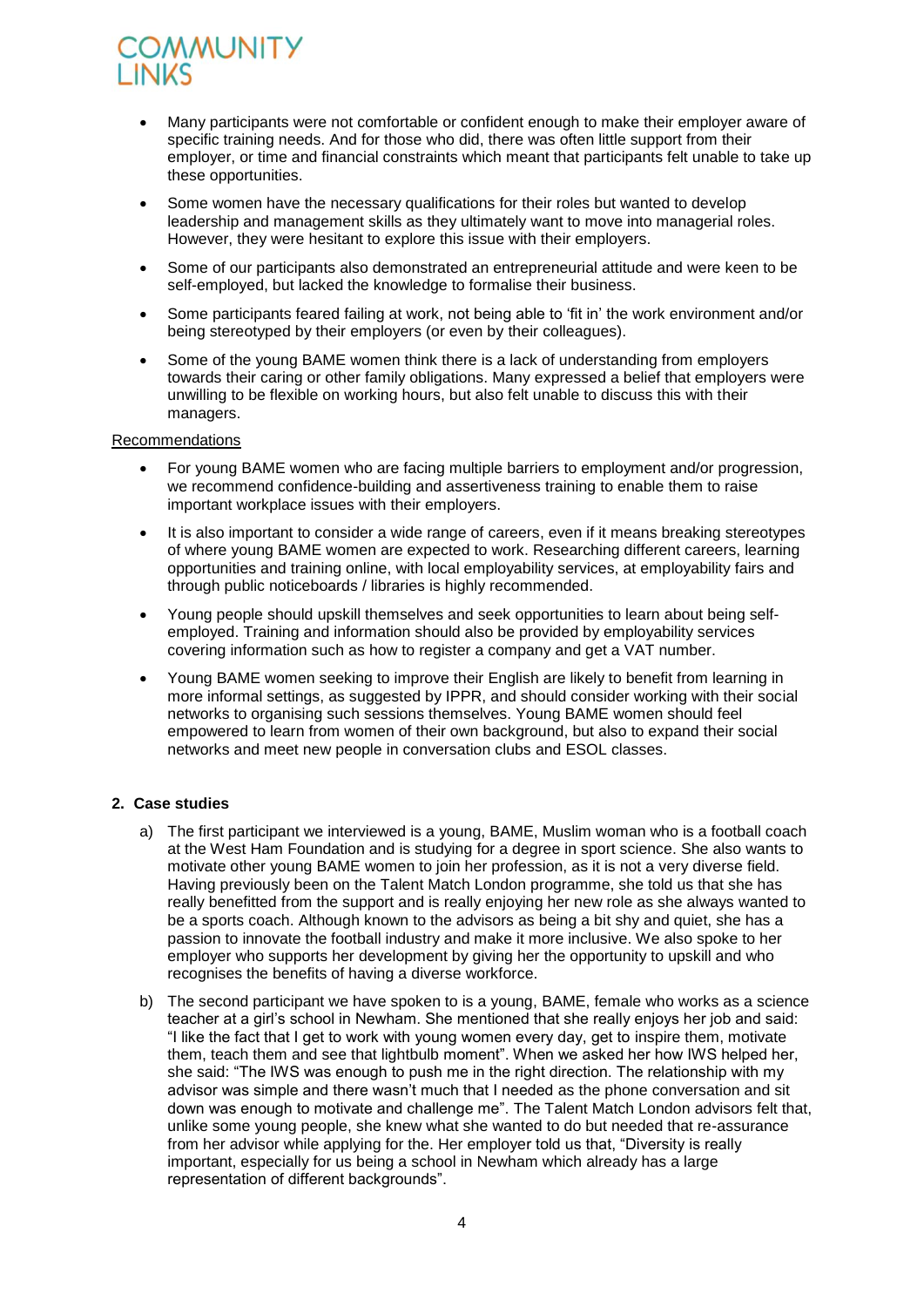- c) A third IWS participant was a young BAME female from a British Bengali background, aged 23, who works as a scheduler at NHS. She talks about the job being challenging as it's a variety of different things and problem-solving. "The IWS allowed me to explore training options, because at my current workplace there wasn't much funding available for certain types of training, so further exploration through IWS was really good for my career progression. The relationship with the advisor has been good…they have been really accommodating and understanding and made phone calls to catch up when I was available". When she came on the Talent Match London programme, she had dropped out of university and didn't want to pursue her studies, although she had high grades. She was under a lot of pressure from her parents as she comes from a highly-educated family. She did some research on her own and approached her advisor that she wanted to be on the NHS pool programme through Poplar Harca. She got that placement for a month after which she applied for a job with the NHS and was employed as a receptionist, and then moved into her current role soon after (about six months after being on the Talent Match London programme). Her employer described the range of training available in their organisation, such as MS training, project management, Prince 2, presentation and interview skills. The employer also talked about the importance of diversity: "It brings equal opportunities and a good mix of skills".
- d) Another Talent Match London participant was studying for nursing qualifications Levels 1-3 whilst working at a nursery. She wanted to upskill herself and achieve her Level 4 qualification but was unsure if her employer would be able to support her. The reason for this was, she believed, because she would be equally qualified to her manager and potentially overskilled for her role. Through the IWS pilot, however, the participant was encouraged and supported to do her Level 4 qualification. She told us: "This will be a game changer for me. In these two years, Talent Match has changed my life and my mentality. Through Talent Match/IWS, I could be a manager by the end of the year".

### **3. Our Research**

According to the Race at Work Survey, there are around 20.6 million women in the U.K. who are of a working age population, of which around 2.9 million women (14%) are from a BAME background. 19% of working BAME women are Indian, 25% are Black and 19% are Pakistani / Bangladeshi. Whereas Indian, mixed race and Black women have relatively high levels of employment (65.8%, 64.4%and 63.6% respectively) Pakistani and Bangladeshi women have much lower rates at 39.2% and 30%.<sup>4</sup> In 2017 the unemployment rate for BAME women was 9.1% (specifically 21.2% for Bangladeshi and 12.5% for Pakistani women) compared to 3.7% for White women. The government's Race Disparity Audit in 2017 found that Pakistani and Bangladeshi women were the least likely group to be employed. However, employment levels in this group have substantially increased since 2004.

|                            | <b>Newham</b> | London |
|----------------------------|---------------|--------|
| <b>Economically Active</b> | 74.5%         | 78.0%  |
| In Employment              | 68.4%         | 73.2%  |
| Unemployed                 | 7.6%          | 6.1%   |

Economic Activity in Newham Borough. Source: Newham Council, 'Newham facts and figures'.

In Newham, we can see that the unemployment rate in 2016 was 7.6% (male and female), compared to 6.1% in the rest of London. Data from the London Poverty Profile shows that between 2006 and 2016, worklessness fell for Indian, Pakistani, Bangladeshi and Black groups in London, but these rates were still far higher for each group (apart from Indian) than the White group.<sup>6</sup>

Research by Sheffield Hallam University has shown that women from BAME communities often face certain difficulties in accessing employment, and it is hard for them to find employment which match their skills, and abilities. The possible reasons for these can be: socioeconomic disadvantage; a lack

<sup>5</sup> Cabinet Office, *[Race Disparity Audit: Summary findings from the Ethnicity Facts and Figures website](https://assets.publishing.service.gov.uk/government/uploads/system/uploads/attachment_data/file/686071/Revised_RDA_report_March_2018.pdf)* (HM Government: London, 2018), p.10.

**<sup>.</sup>** <sup>4</sup> Business in the Community, *Race at Work 2015 – [2017 Survey Insights: BAME Women at work](https://race.bitc.org.uk/sites/default/files/bame_women_at_work_2017.pdf)* (BITC: London, 2017).

<sup>6</sup> New Policy Institute, *[London's Poverty Profile 2017](https://www.trustforlondon.org.uk/publications/londons-poverty-profile-2017/)* (Trust for London: London, 2017), p.85.